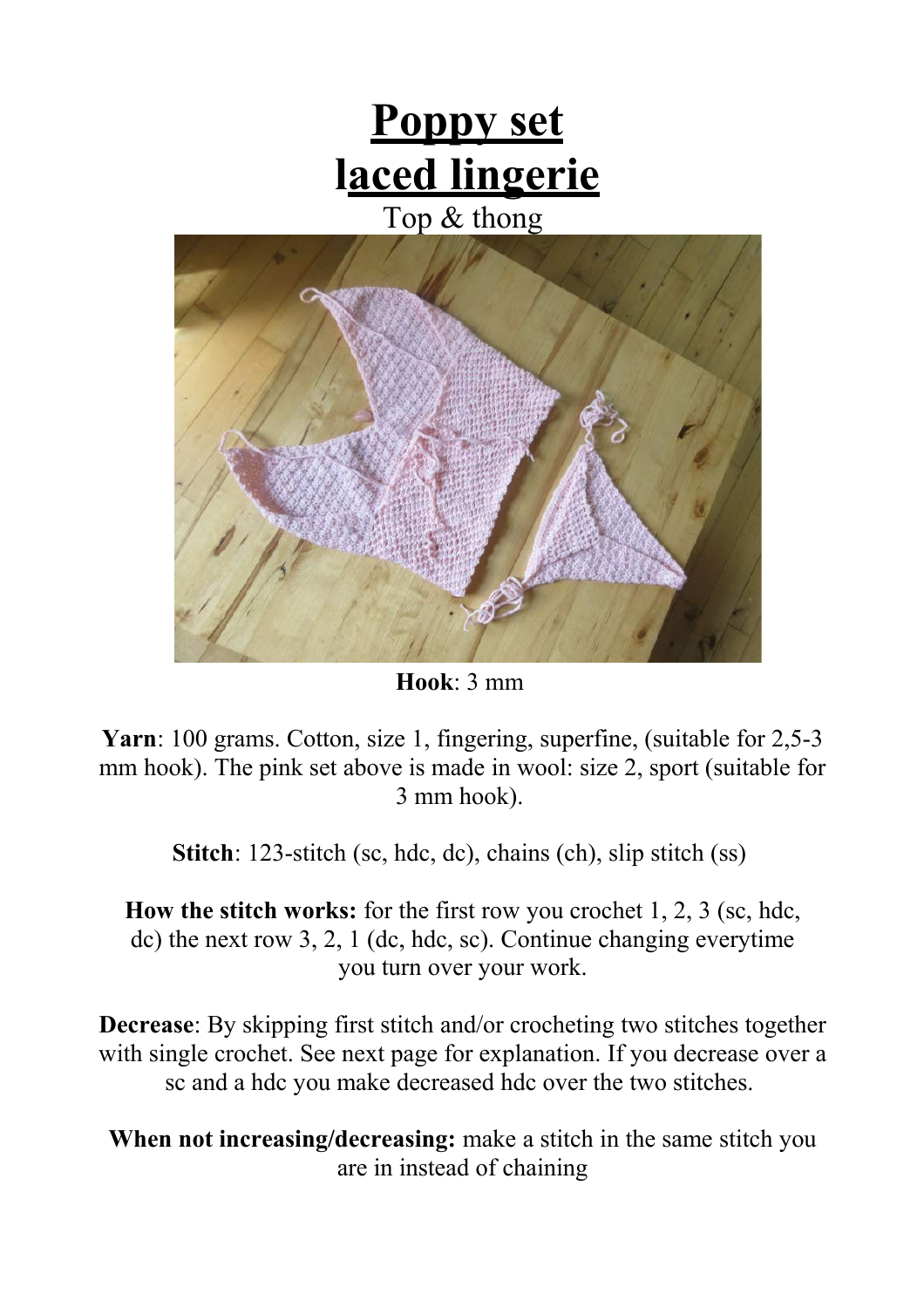**Size**: One size (S/M). Can easily be adjusted as you go.

### **123-STICH EXPLANATION**

The pattern goes: 1 on top of 2, 2 on top of 3, 3 on top of 1. So if you finish the row with a dc you turn over the work and crochet: hdc in the dc, sc in the hdc, dc in the sc, hdc in the dc, sc in the hdc (2, 1, **3, 2, 1**

etc.)

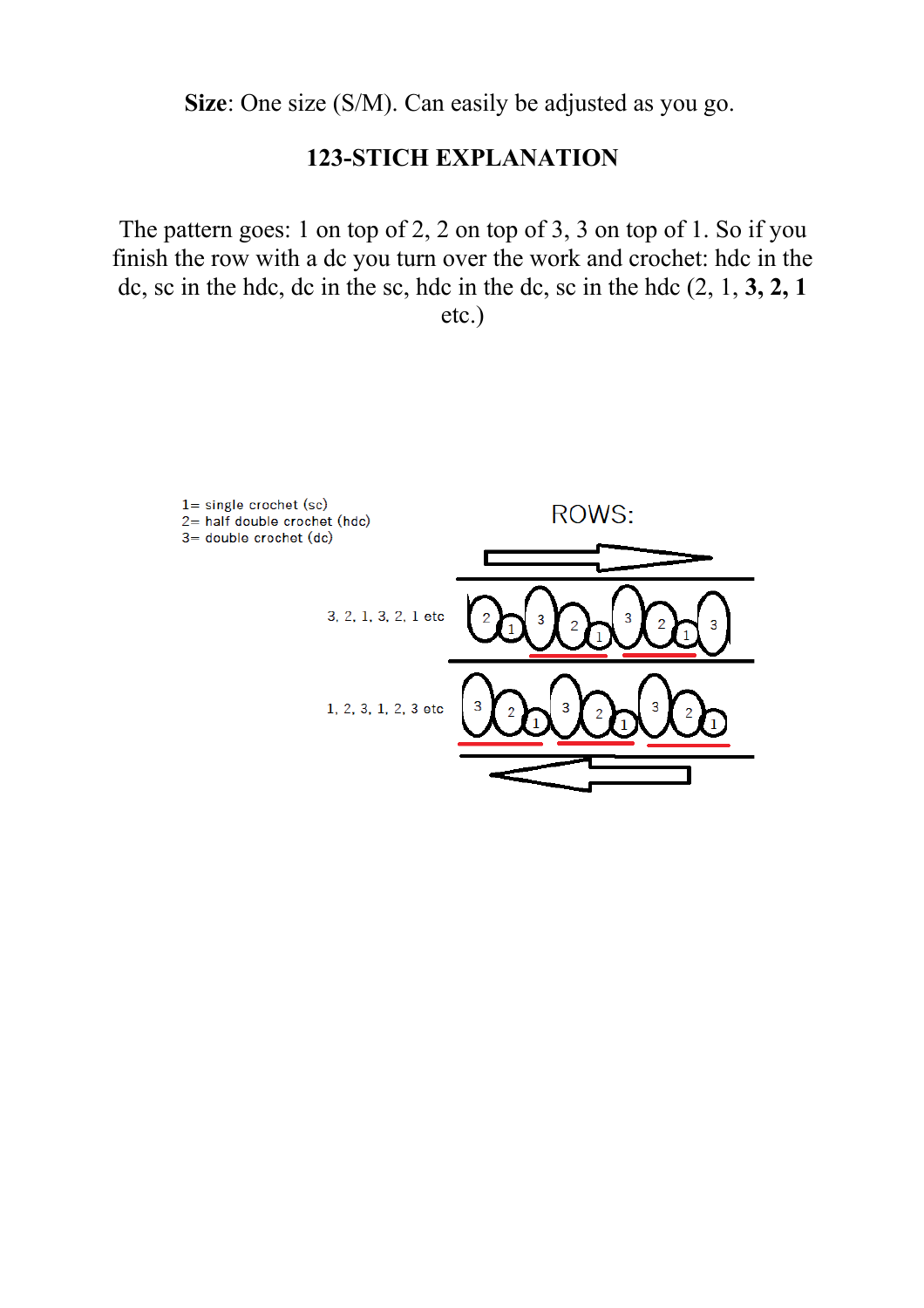### **THE TOP**



First we crochet the breast part, and straps, then move on to the laced body part. The top is crocheted back and forth.

- 1. Make a chainless foundation with 84 hdc stitches
- 2. Crochet into the stitch you are in (the  $84<sup>th</sup>$  stitch).
- 3. Sc in the 1<sup>st</sup> stitch, hdc in the  $2<sup>nd</sup>$ , dc in the  $3<sup>rd</sup>$ . \*sc, hdc, dc\* repeat from \* to \* throughout the row.
- 4. Turn over the work, (hdc in the dc, sc in the hdc, dc in the sc) Continue the 3, 2, 1 pattern throughout the row.

Repeat step 3 and 4 - alternating between 1, 2, 3 and 3, 2, 1 for 8 rows in total. Now we start making the first bra cup (as seen on the photo above)

5. On the outer side of the bra cup we increase by skipping the stitch that the hook is already in. On the inside of the bra cup, where the opening will be, we decrease by starting each row in that side by skipping the stitch the hook is in *and* crocheting together the next two stitches with a sc stitch: an decrease of 2 stitches on the one side and 1 stitch on the other side. So this way you alternate between decreasing 2 and 1 stitch per row.

You only decrease in the beginning of the row.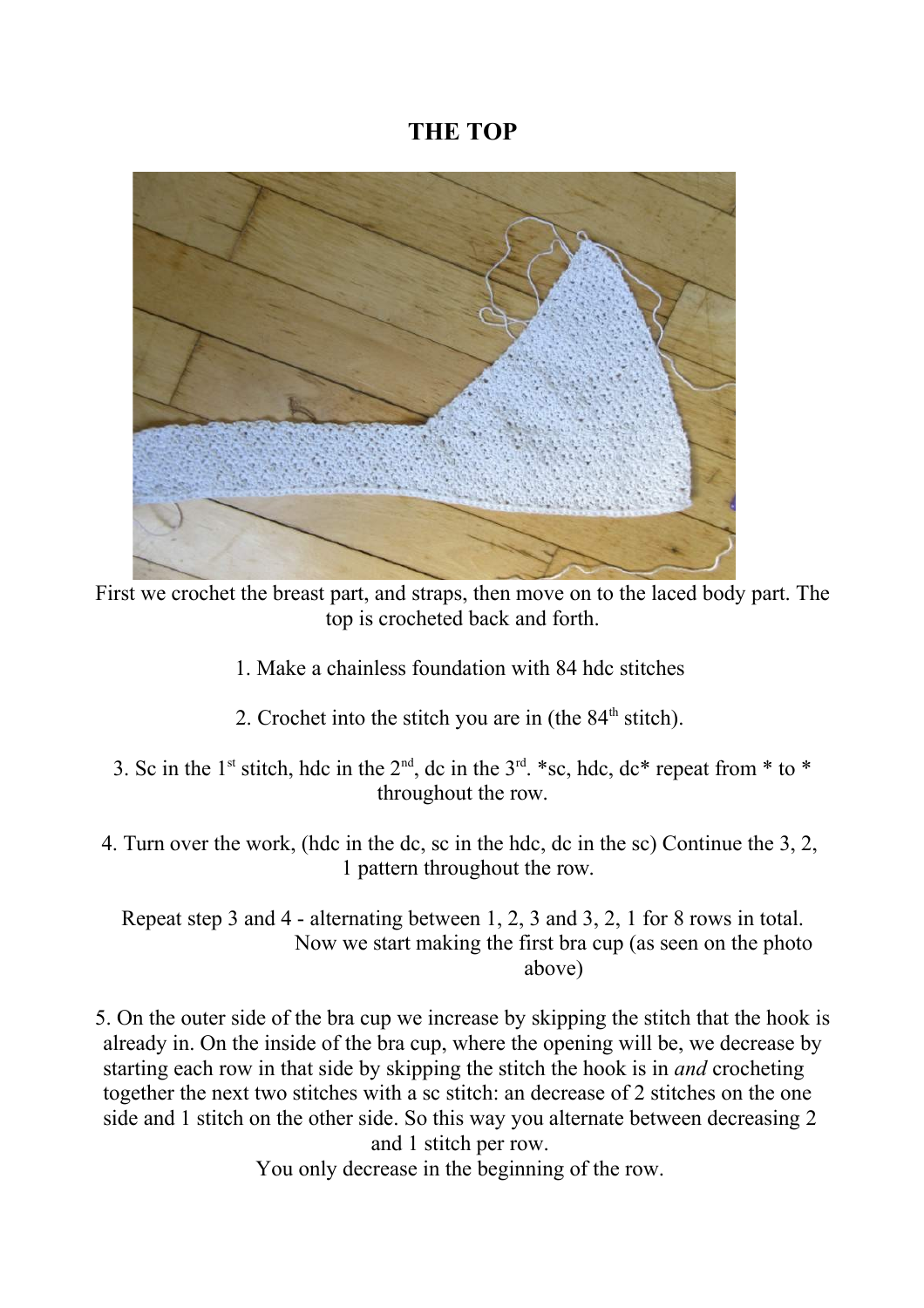- 6. So start by skipping the stitch you are in and then crocheting into the next 41 stitches with the same stitch you've been using all along.
- 7. Turn over the work, skip the first stitch the hook is in, crochet the next two stitches together and crochet all the way back.
	- 8. Continue going back and forth with decreases on each side until you have two stitches left on the row.
		- 9. Single crochet into the  $2<sup>nd</sup>$  stitch and now start chaining for the straps.
		- 10. Chain very tightly until you have 75 cm long straps. Break off the yarn

Start the  $2<sup>nd</sup>$  bra cup on the opposite side, starting on the outer side of the top going in.

Do the exact same thing as above for the left side of the top. Break off the yarn after you've made the strap.

\*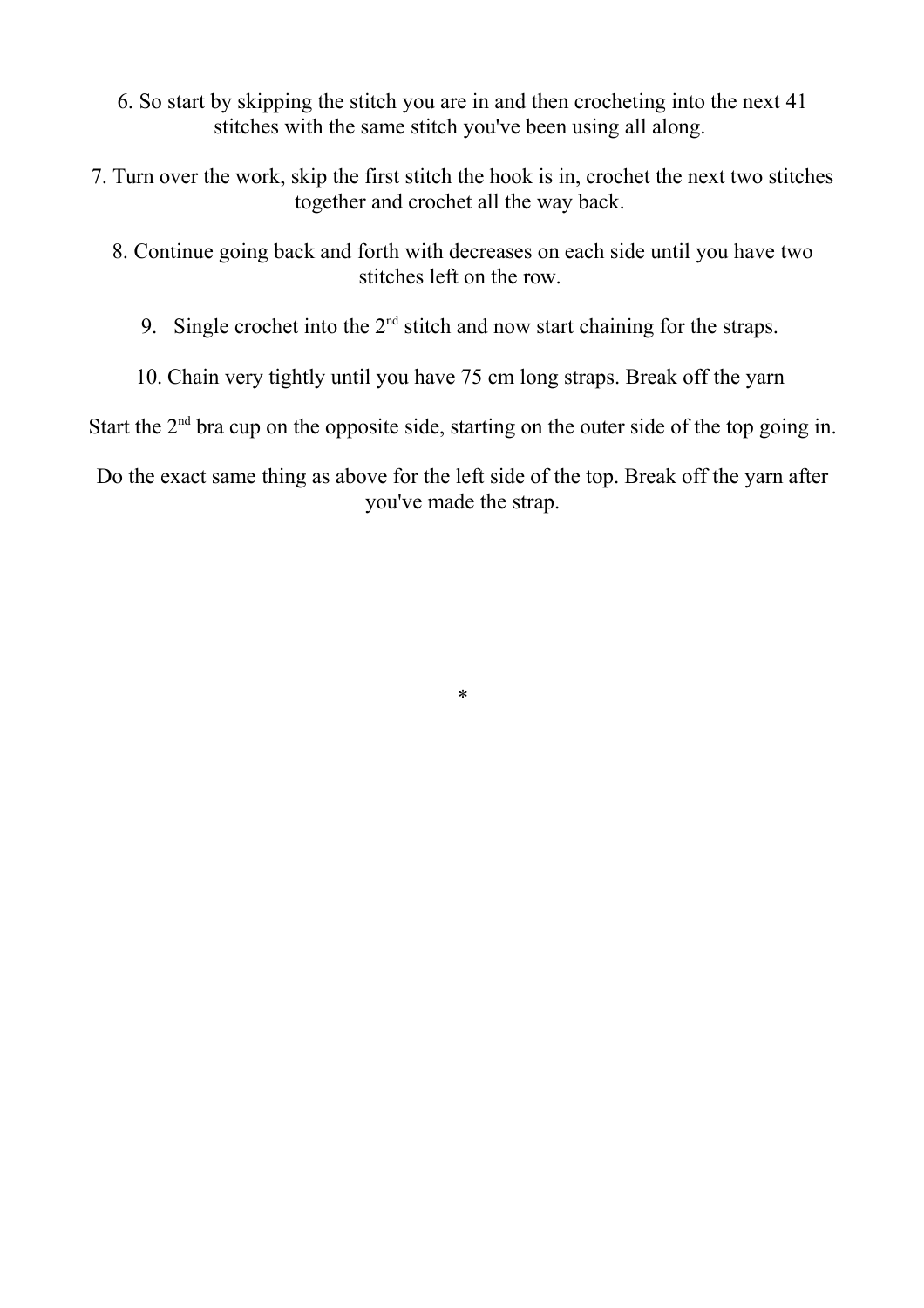## **THE BODY**



1. Insert the hook left of the right strap and crochet down, up and down the side with one single crochet in each row, crocheting behind the left strap. When you reach the down left corner of the top, you are going to chain for the body.

2. Loosely chain 59 and slip stitch into the opposite side of the top – on the right hand corner of the top.

3. Turn over the work, chain 3 and slip stitch into the  $3<sup>rd</sup>$  chain, ch 3, ss into the  $3<sup>rd</sup>$ chain. Repeat until you reach the other side of the top making a ss into the first stitch

on the top. There should be 20 ch arches.

4. Continue chaining 3 and slip stitching into the  $3<sup>rd</sup>$  stitch until there's 1 stitch left.

5. Ch 3, ss around the next arch. There should be a total of 48 arches.

- 6. Keep chaining 3 and ss around the next arch, until you've reached your desired length. Break off the yarn.
- 7. Weave in the loose ends and single crochet on the right side of the top to finish the edge.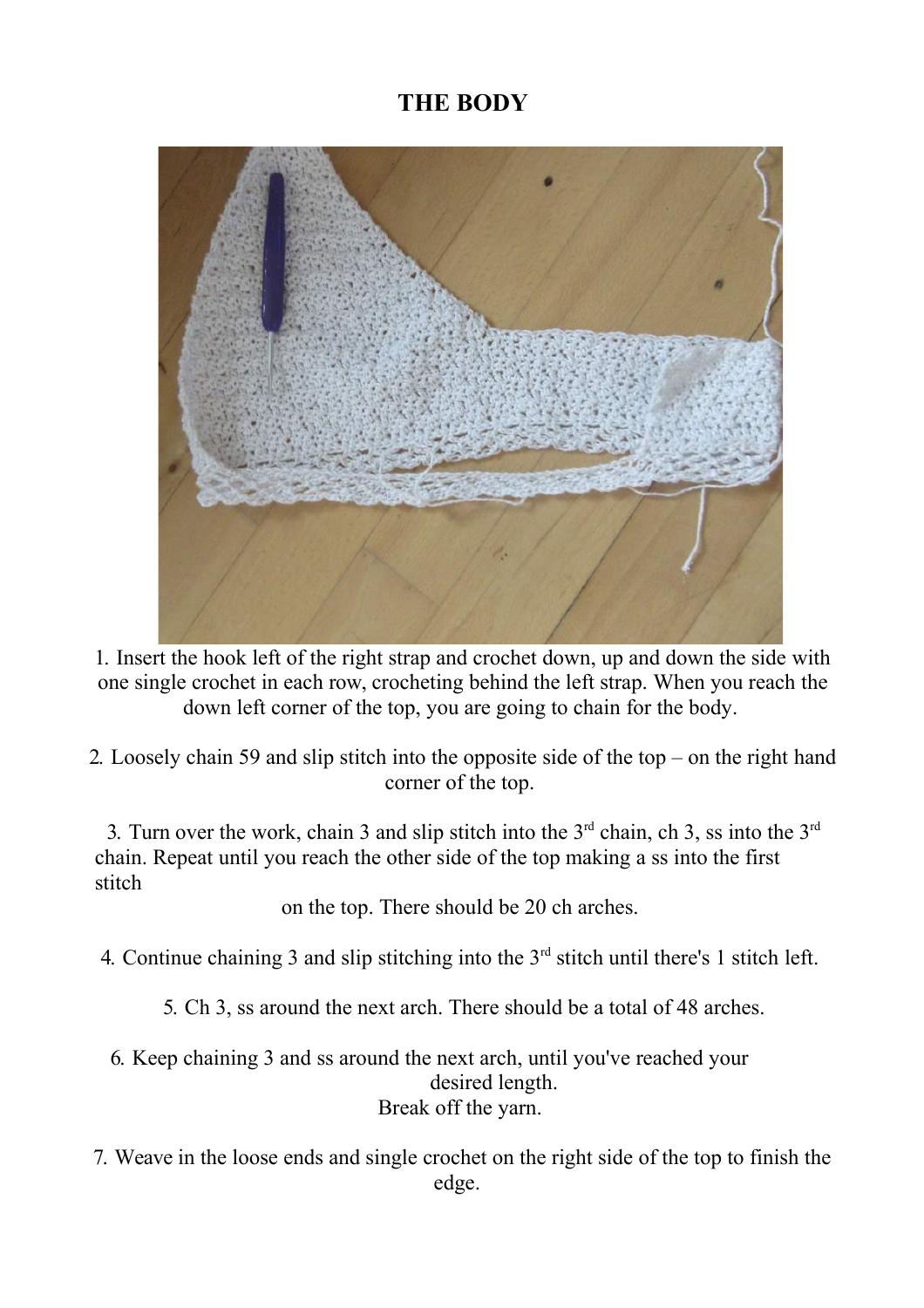The straps are weaved up and down horizontally through the arches on the back – either being crossed or brought directly down from either the  $1<sup>st</sup>$  arch or from the  $3<sup>st</sup>$ arch from the top.

# **THE THONG**



The thong is the exact same stitch as the top, and you go back and forth on each row alternating between the 1, 2, 3 and 3, 2, 1 as explained above.

- 1. Chain 40/make a chain less foundation of 40 hdc stitches.
- 2. Start the 1<sup>st</sup> stitch in the 2<sup>nd</sup> stitch from the hook: \*sc, hdc, dc\* repeat from \* to \* =39 stitches in total.
	- 3. Turn over the work and skip the stitch you are already in, crochet into the next stitch.
	- 4. Keep going back and forth like this, skipping the stitch the hook is in. This way you naturally decrease 1 stitch per row.
		- 5. After 34 rows you should have 5 stitches on the row.
	- 6. Now you start crocheting into the same stitch the hook is in, this way there's no decreasing.
		- 7. Continue going back and forth for 18 rows. You can also try it on to see if it's long enough.